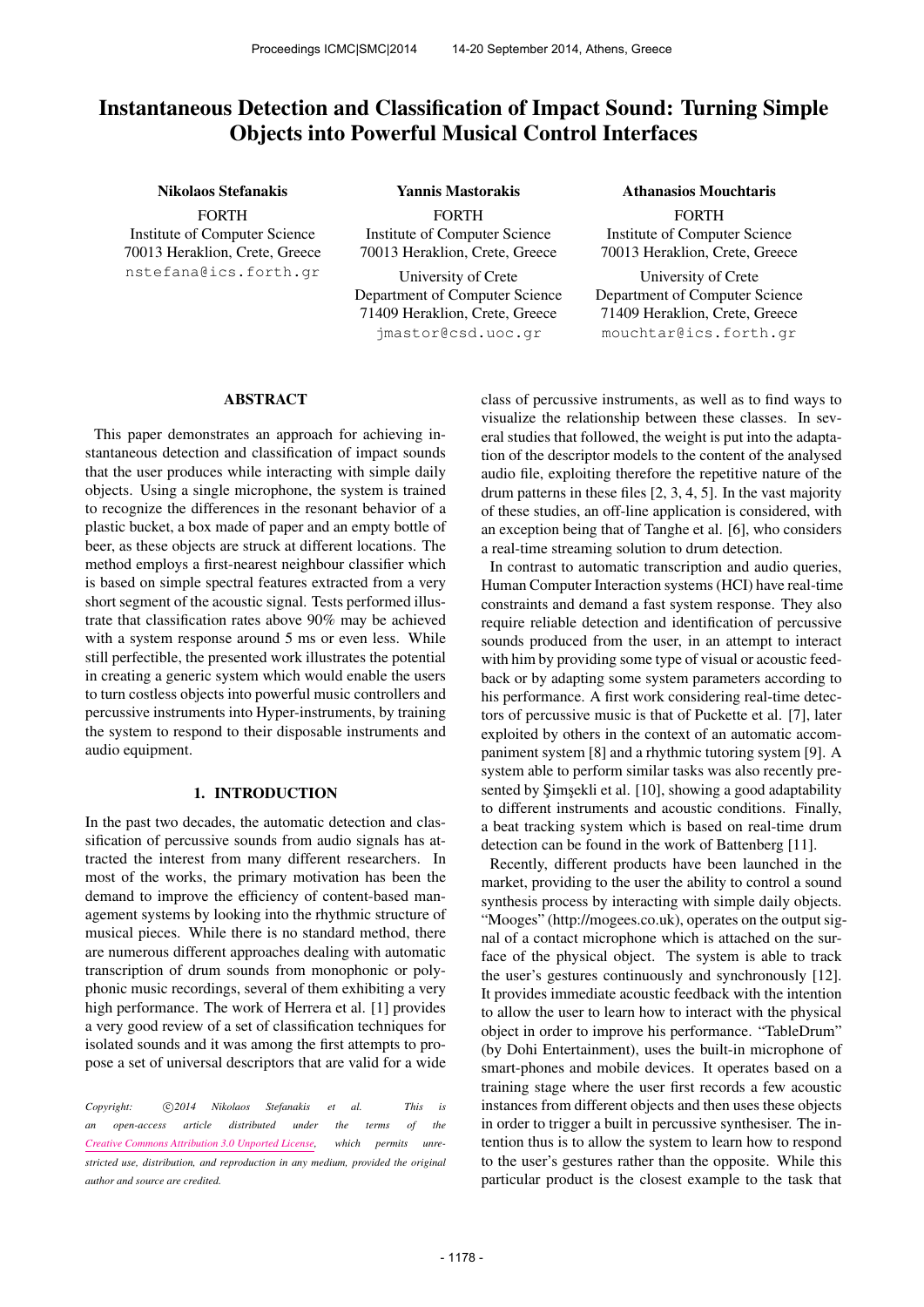we consider in this paper, we should state that we could not find any relevant bibliographic work and therefore, the methods that are exploited in this application are unknown to us.

In this paper, we use a single acoustic sensor (microphone) and we employ a low-cost onset detection and a nearest neighbor classification algorithm in order to simulate a real-time classification task. Similar to the case of "TableDrum", we employ a training phase for learning the variability within the different acoustic structures but we focus on the resonant behavior of a single acoustic object, as it is stroked at different *impact regions*. Results are provided for three simple objects of different material and size and the relation between classification accuracy and system latency is highlighted. The findings of this work are discussed under the perspective of applying the technique on real percussive instruments. This scenario is particularly interesting, as it would allow the possibility for the physical instrument to operate as a traditional percussion controller and more important, as it would enable the users to create an augmented sound to accompany the physical sound, turning thus their percussive instruments into Hyper-instruments.

## 2. CHALLENGE

When seeing detection and classification of percussive sounds from the perspective of a real-time application, one expects an obvious trade-off between latency and classification accuracy. The less is the latency that one would like to have, the less the amount of information that can be extracted from the acoustic event before assigning a label. Ideally, the time delay between the acoustic onset and the action produced by the computer should be imperceptible. This demand poses an important restriction to the length of the *analysis frame* which can be used for classification, from now on symbolized as  $t_{fr}$ . For obvious reasons, the system response can not be faster than  $t_{fr}$ .

How much can we then shorten the analysis frame and how much do we expect the classification performance to degrade? This depends on the nature of the acoustic instruments or objects that are used as well as on the complexity of the rhythmic pattern that is performed. For example, hand-claps [13] and finger-snaps [14] are optimal in terms of a fast system response because they last only for a few milliseconds. On the other hand, other objects will have significantly longer acoustic tails and this might degrade the process for an obvious reason; the tail of the previous strike will mask the onset of the new strike and the extracted acoustic features will be contaminated with "noise". While we can think of several approaches for resolving this ambiguity (e.g. source separation), it is shown in this paper that this problem may in a large degree be avoided by the choice of the physical objects that are involved in the process. Interestingly, simple costless objects of our daily lives seem to be very convenient for such tasks and moreover, their acoustic structures are optimal for achieving an instantaneous system response.

#### 3. METHODOLOGY

# 3.1 Onset detection

As in many other approaches, our method for onset detection relies on measures of spectral energy on short audio segments which are called *frames*. We form frames by windowing the signal with a short-length Hanning window moving on a continuous time-grid with hop-size  $h$ . At each frame, the short-time Fourier transform (STFT) is calculated and the frequency bins with index  $k$  corresponding to a specified spectral range  $k \in [k_{min}, k_{max}]$  are used for further processing. A relatively good method for percussive sounds which exploits such features is the so called "percussiveness" measure, proposed by Tan et al. [15]. This method relies on the ratio of the magnitude of each frequency bin between the current frame and the previous frame. We have observed that the method responds well for a wide range of dynamic levels but the peaks of the detection function appear on a noise-floor which is prominent for causing false detections. In order to avoid such false detections, we employ an additional measure, B, which is equal to the L1 norm of the vector consisting of the magnitude of the frequency bins of the STFT in the previously defined spectral range, at the current frame. We accept candidate frame centres as onset locations only when conditions  $A > A_{tr}$  and  $B > B_{tr}$  are valid, where A is the percussiveness measure and  $A_{tr}$ ,  $B_{tr}$  are empirically defined thresholds. To be noticed that measure  $B$  is not only useful for onset detection; it may be also exploited as a measure of the intensity of the strike, which may in turn be used as an expressive parameter for controlling the synthesizer at the rear end of the process.

In order to facilitate onset detection further, we admit two basic assumptions; first, we assume that there is only one acoustic event happening at each time instant and second, that there is a minimum amount of time between two successive onsets, which we call the Minimum Anticipation Time and we symbolize it with  $t_{ant}$ . The parameter  $t_{ant}$ may be used in order to disregard any detected onsets after a period of time less than  $t_{ant}$  following the last detected onset. This is helpful in order to avoid a "double onset" due to ambiguities in the sound in the neighbourhood of a strong attack. While this may result in missed detections in the case of two rapidly played strokes, it is not a problem in this monophonic case.

## 3.2 Classification approach

Let  $s[n] = s(nT)$  denote the discrete acoustic signal, sampled at a constant rate  $Fs = 1/T$ , which is input from the soundcard. The STFT of a percussive event which is detected at discrete time  $jh$  may be written as

$$
S_j[k] = \sum_{n=0}^{N-1} s[jh+n]e^{\frac{-2i\pi nk}{N}}, \ k = 0, 1, ..., N-1 \quad (1)
$$

where  $j$  is the frame index,  $h$  is the hop-size (used for onset detection) and  $N$  is the length of the signal that is used for the STFT.

The raw data from the STFT of known acoustic events is used in order to construct a dictionary for each class, and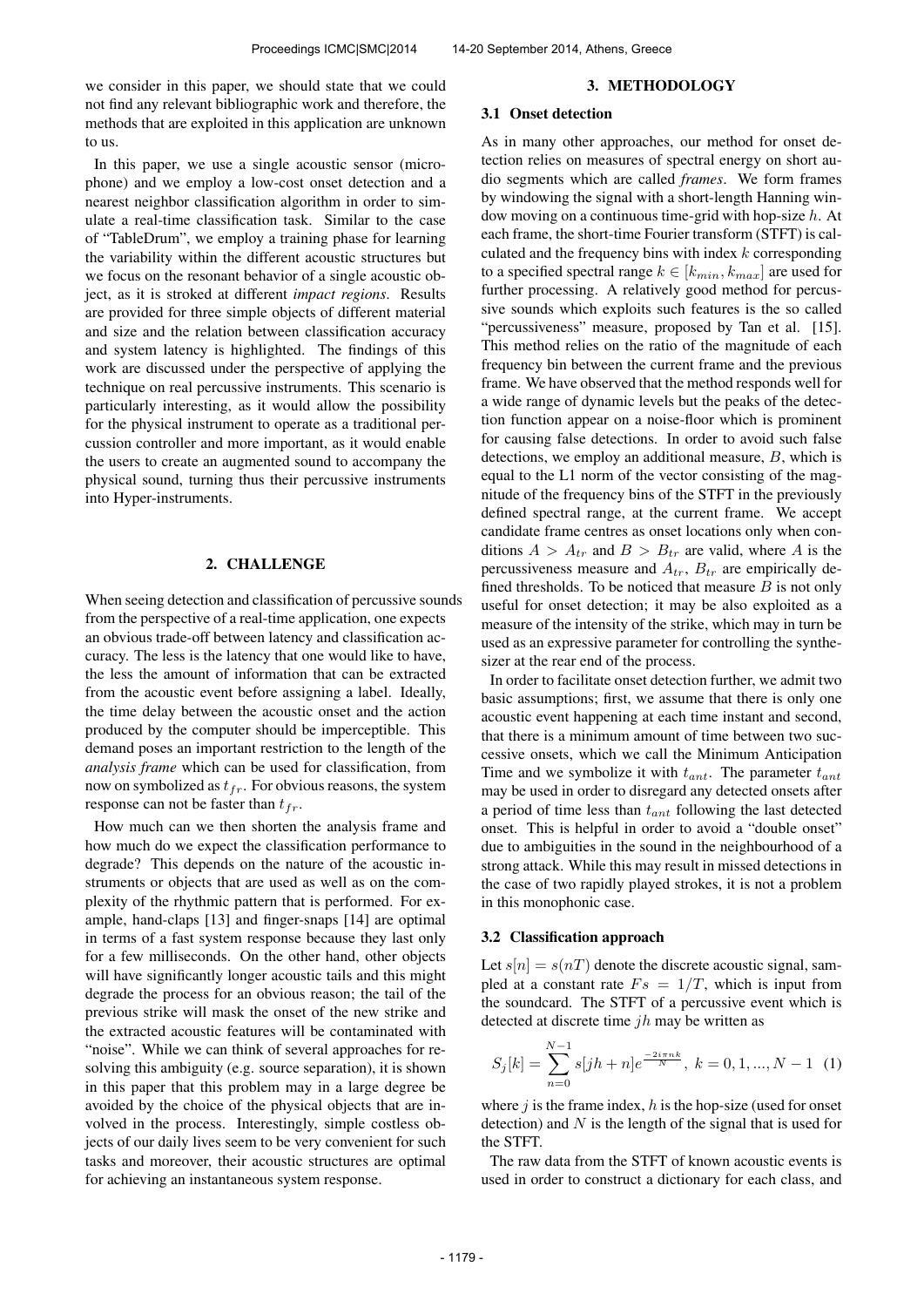these dictionaries are to be used in order to classify unknown events. Each element of the dictionary is built by considering only a small subset of continuous frequency bins of index k such that  $f_{min} \leq \frac{kFs}{N} \leq f_{max}$ , where  $f_{min}$  and  $f_{max}$  are minimum and maximum frequency limits which are the same for all classes. These frequency limits need not span the entire frequency range of the instrument; it is sufficient if they span all or some part of the frequency range of its most dominant acoustic modes. We may now denote the  $K \times 1$  *input vector* associated to an onset detected at time  $j$  as

$$
\mathbf{x}_j = [S_j[k_{min}], ..., S[k_{max}]]^T,
$$
\n(2)

where  $k_{min}$  and  $k_{max}$  are the smallest and largest index of the frequency bins that are taken into account. During the training process the input vector is normalized to have unity L2 norm and stored in the memory as the spectral *feature vector* representative of the *v*-th instance of the *i*th class

$$
\mathbf{a}_{i,v} = \frac{\mathbf{x}_j}{\|\mathbf{x}_j\|_2}.\tag{3}
$$

where  $\left\Vert \cdot\right\Vert _{2}$  denotes the L2 norm of a vector. We may now consider all  $V_i$  different instances available from the *i*-th class in order to construct the class-specific *feature dictionary*

$$
\mathbf{\Phi}_i^N = [\mathbf{a}_{i,1}, \mathbf{a}_{i,2}, ..., \mathbf{a}_{i,V_i}]^T, \tag{4}
$$

where  $N$  denotes the size of the STFT and therefore is representative of the length of each feature vector in the dictionary.

Observe that in the current process, the acoustic features are complex, including both magnitude and phase information. An alternative implementation would be to consider only the magnitude of the frequency response and to disregard the phase information. We will discriminate those two cases by referring to complex and real feature vectors and dictionaries respectively.

The procedure for constructing the input pattern of an unknown acoustic event occurring at frame index  $i$  is exactly similar. During the application phase, the input feature vector  $\hat{\mathbf{x}}_i$  (which is normalized to have L2 norm equal to 1) is compared with all different class instances in order to find the class with the maximum fit as

$$
I_j = argmax_{i,v} |\langle \mathbf{a}_{i,v}, \hat{\mathbf{x}}_j \rangle|, \tag{5}
$$

where  $\langle \mathbf{a}, \mathbf{b} \rangle = \mathbf{a}^H \mathbf{b}$  denotes the inner product between two vectors and  $I_j$  carries the index (and optionally the instance index) of the selected class. In other words, we use a first-nearest neighbour (1-NN) classifier with inner product as the similarity measure.

## 4. EVALUATION

# 4.1 Description of the objects

We aim at providing results for three different objects; an old cassette-case made of recycled paper, a plastic bucket (originally used as a garbage bin) and an empty bottle of beer. From now on, we will refer to these object as the *box*, the *bucket* and the *bottle* respectively. The bucket and the box are excited with the fingers of both hands of the player whereas the bottle is excited with the help of a thin metallic rod.

For the box we have defined four different impact regions, using three out of the five available surfaces. Regions 1 and 2 are shown in Figure 1(a) while subfigure (b) depicts regions 2, 3 and 4. The box is placed in front of the user as in subfigure (c). It comes then very natural to excite region 1 by using only the fingers of the right hand while region 4 is optimal for the fingers of the left hand. Regions 2 and 3 can be easily struck with fingers from either hand.



Figure 1. A box made of recycled paper. Impact regions 1 and 2 are shown in (a) while regions 2, 3 and 4 are shown in (b). The placement of the microphone with respect to the object and the general setting for playing the object is shown in (c).

For the bucket, four different impact regions are exploited, one on the vertical surface and three on the horizontal surface (see Figure  $2(a)$ ). The optimal location for the bucket is to place it upside-down in front of the user, as in subfigure (b). Again here, it comes natural to excite region 4 with the fingers of the left hand whereas for regions 1, 2 and 3 fingers from both hands may be used. For both the bucket and the paper-box, the different regions are excited by any of the index-finger or the middle-finger. The thumb, the ring-finger and the little-finger are not used for striking the object, but they are proved to be useful for supporting the object during performance (preventing it from unwanted displacements) and for stabilizing the positioning of the hands.

For the bottle we consider three different impact regions as shown in Figure  $3(a)$ . This setup exploits the smooth increment of the cross-section of the bottle along its main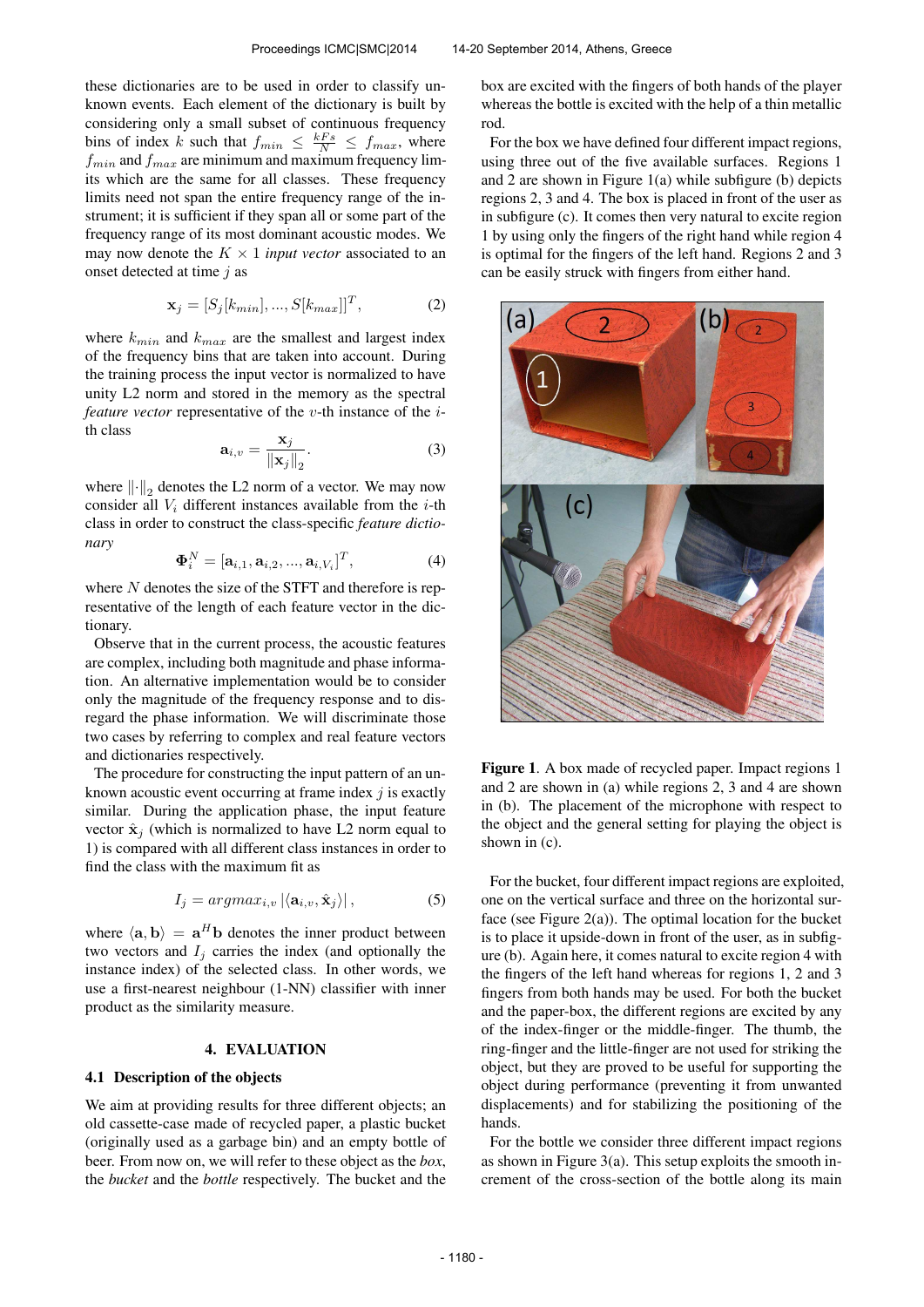

Figure 2. A bucket made of plastic. Impact regions 1, 2, 3 and 4 are shown in (a). The placement of the microphone and the general setting for playing the object is shown in (b).

axis. Two pieces of carton are used on either sides of the bottle in order to prevent unwanted displacements as shown in subfigure (b). In all cases, the objects are lying on a blanket which lies on the table. This was useful not only for stabilizing the objects but also for preventing the vibrations to be transmitted to the table.

## 4.2 Recording and training

Recordings took place in a relatively large room of the university (8 x 7 x 2.5 m). A cardioid dynamic microphone (Shure SM 58) plugged into an external USB sound card was used for acquiring the audio data during both the training and the testing phase. The sampling rate was set at 44100 but the audio data was downsampled at 22050 Hz for further processing.

The training data was automatically extracted from the corresponding audio files by using the onset detection algorithm; long audio files were segmented into multiple smaller files containing a single impact sound each. For each object and impact region, 35 to 50 instances were recorded. For the bucket and the box, strikes from both fingers and hands were recorded (when applicable) at each impact region. Also, for all objects and regions, we have tried to produce different intensity levels in order to cover a wide dynamic range.

In order to give an impression about the duration of the acoustic events involved in the classification task, we have plotted one representative waveform from each object in Figure 4. In general, we have observed that the acoustic energy drops below 40 dB within 0.2 s after the onset for all three objects.

## 4.3 Rhythmic patterns used for testing

In an attempt to decide upon the rhythmic patterns that would be used for testing the different objects, we focused on two important aspects; that all impact regions on each object should be excited a more or less equal number of times and that the testing sequences should include parts of non-trivial rhythmic complexity. Inspired by classical exercises for drummers, apart from a simple rhythmic pattern, the bucket and the box were excited with a series of



Figure 3. An empty bottle of beer. Impact regions 1, 2, 3 are shown in (a) together with the metallic rod that was used for hitting the object. The placement of the microphone and the general setting for playing the object is shown in (b).



Figure 4. From left to right, one instance of a strike on the box, the bucket and the bottle.

"drum-rolls" and "double-strikes". Especially in the case of the "double-strikes", the distance between successive onsets was close to 30 ms and there was an evident overlap between adjacent events. For the bottle, apart from a simple rhythmic pattern we played "double-stroke-rolls", a classic technique which exploits the natural rebound of the drum-stick (in our case a metallic rod) in order to perform a second strike which rapidly follows the first one. Successive onsets as close as 70 ms apart were produced this way.

During the recording of the test audio files for each object, the positions of the object and the microphone were kept the same as during the recording of the training files so that the acoustic conditions are the same. About 500 events were recorded for each object and the events were manually labelled.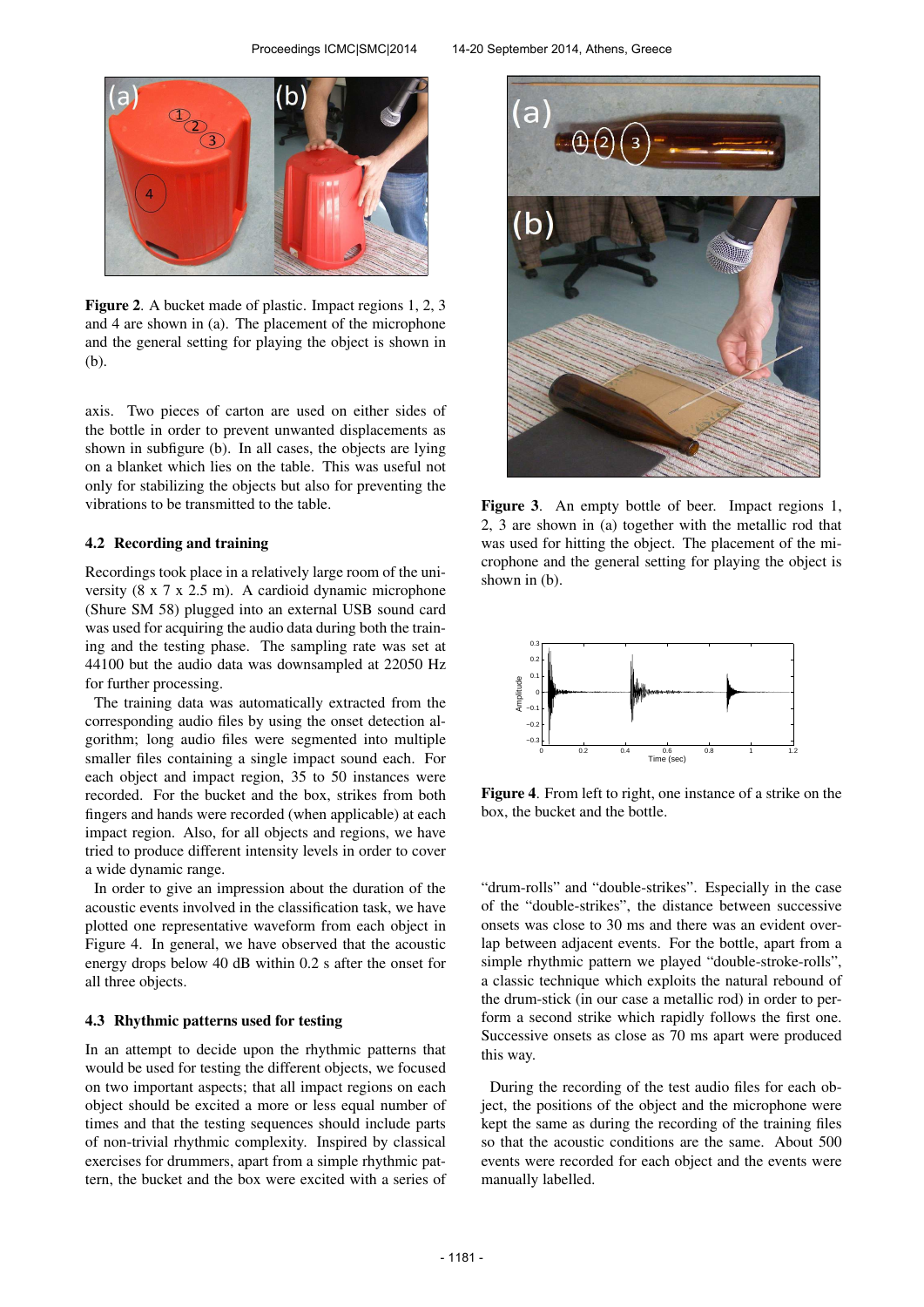#### 4.4 Onset detection performance

It was observed that the detection performance was stable for a wide range of different detection parameters for all three objects. However, some of the parameters appeared to have a significant impact on the classification performance. It was observed for example that increment of the hop-size  $h$  led to a significant deterioration in the classification accuracy, especially for cases corresponding to small lengths of the analysis frame  $t_{fr}$ . This is not surprising, considering that increment of the hop-size quickly makes it comparable to the duration of the analysis frame  $t_{fr}$ . The uncertainty associated to the location of the onset causes the input feature vectors to be "misaligned" with respect to the training feature vectors. As a result, we may fail to observe a good fit and the event may be mistakenly assigned to the wrong class. Similar cases of misalignment may be observed when the threshold value  $A_{tr}$  or the length of the window that is used for onset detection is different during the training phase and the testing or the application phase. As a general rule, we propose small hop-sizes and that the detection parameters in the testing phase are exactly the same as the ones used in the training phase.

The final values of the parameters associated to onset detection, which were the same for all three objects, are the following; a Hanning window of 3 ms duration was used with a hop-size of 16 samples (0.73 ms at 22050 Hz). The spectral energy measures  $A$  and  $B$  defined in subsection 3.1 were calculated over the frequency range of 800 to 6000 Hz. Thresholds  $A_{tr}$  and  $B_{tr}$  were set at 13 and .033 while  $t_{ant}$  was set at 21 ms. The parameters for onset detection were exactly the same during both the training phase and the testing phase.

Overall, the onset detection algorithm was very accurate. Out of 1470 true percussive events, there was 1 missed onset and 9 false positives. In the current phase, we haven't taken any measures for treating false positives. They were simply disregarded during the calculation of the classification scores presented in the following section.

#### 4.5 Classification performance

The frequency limits for the construction of the spectral feature vectors,  $f_{min}$  and  $f_{max}$  defined in section 3.2, were free parameters in the classification process. We do not have any sophisticated method to report for tuning these values, although they proved to be quite crucial for the overall performance. After a few trials, we decided to set these values to 0 and 1200 Hz for the box and the bucket and to 1000 and 5000 Hz for the bottle. Although the bottle had strong modal components above this frequency limit, we realized that there is no significant benefit by accounting for higher frequencies. To be noticed that, having kept a database with the original training instances, the spectral feature vectors corresponding to different STFT lengths and different frequency limits of  $f_{min}$  and  $f_{max}$  could be extracted immediately and classification scores were derived instantaneously for each combination of parameters.

Classification results are shown for lengths of the analysis frame of 3, 5, 7.5 and 21 ms in Table 1, assuming that a single object with a known identity is stroked at each time. The values outside and inside the parenthesis correspond to the case of complex and real feature vectors respectively. It can be seen that even with a 5 ms analysis frame, the classification performance is above 90% for all three objects. Observe that accounting for the phase of the STFT in the feature vectors brings a significant advantage in the case of the box and the bucket, especially at small values of  $t_{fr}$ . On the contrary, classification scores are a little better without phase information for the bottle.

| $t_{fr}$         | <b>Box</b>  | Bucket        | Bottle    |
|------------------|-------------|---------------|-----------|
|                  | $0-1.2$ kHz | $0-1.2$ kHz   | $1-5$ kHz |
| $3 \text{ ms}$   | 90% (79%)   | $80\% (65\%)$ | 93% (93%) |
| $5 \text{ ms}$   | 99% (89%)   | 91% (86%)     | 93% (95%) |
| $7.5 \text{ ms}$ | 98% (96%)   | 93% (88%)     | 95% (97%) |
| $21 \text{ ms}$  | 98% (94%)   | 95% (94%)     | 95% (99%) |

Table 1. Classification scores for each object in the singleobject scenario. Values outside and inside parenthesis correspond to complex and real feature vectors respectively

It should be noticed that the small size of the feature vectors in combination with the low complexity of the nearest neighbour search makes the process ideal for a real-time application. Implemented in Matlab on a 3.4 GHz processor, the average computation time required for classifying a single event varied between 0.14 to 0.2 ms for the case of a 3 and a 21 ms length of the analysis frame respectively. This indicates that  $t_{fr}$  is by far the most dominant factor determining the latency of the system, although an additional delay should be expected in accordance to the actual size of the audio buffer that would be used in the case of a real-time application.

We would also like to report results for the case of "multiple" objects, when the identity of the object that produced the event is not known and must be inferred from all 11 possible classes. In order to have a common basis for comparing among the three different objects, the feature vectors were here constructed as follows; we considered a wide frequency range from 0 to 5000 Hz for all three objects. The part of the feature vectors corresponding to frequencies from 0 to 1200 Hz was complex (magnitude and phase) while the remaining part was real (magnitude only). The test audio files and the onset detection parameters used were exactly the same as the ones used for the single object scenario. Classification scores are shown in Table 2.

| $t_{fr}$         | <b>Box</b> | <b>Bucket</b> | <b>Bottle</b> |
|------------------|------------|---------------|---------------|
|                  | $0-5$ kHz  | $0-5$ kHz     | $0-5$ kHz     |
| $3 \text{ ms}$   | 95%        | 84%           | 86%           |
| $5 \text{ ms}$   | 91%        | 91%           | 96%           |
| $7.5 \text{ ms}$ | 94%        | 93%           | 96%           |
| $21 \text{ ms}$  | 97%        | 95%           | 97%           |

Table 2. Classification scores for each object in the multiobject scenario.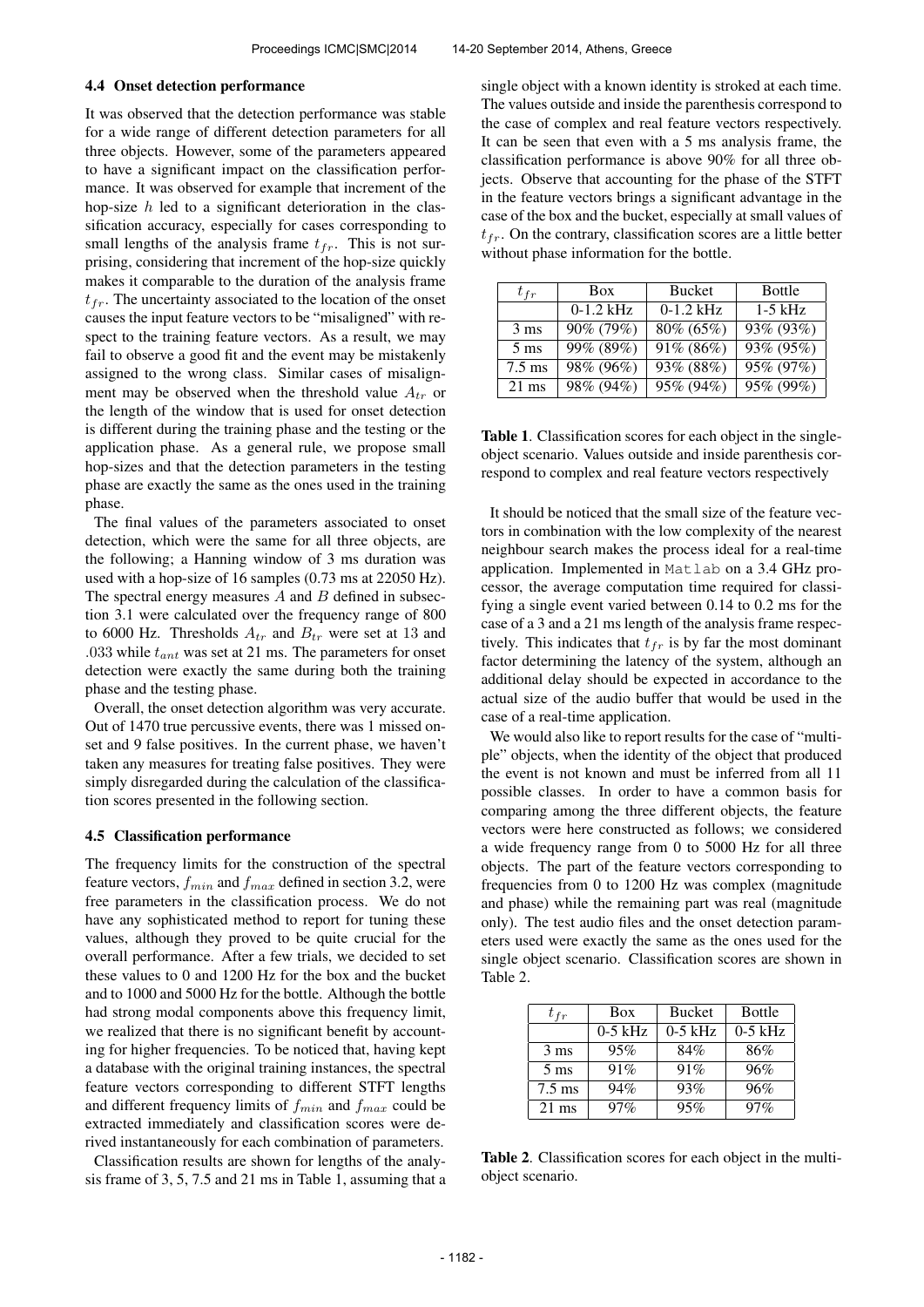In general, one would expect a deterioration in the classification scores but we see that for some cases the results are improved. Observe for example that the classification scores for 3 ms are better in the case of the box and the bucket in comparison to Table 1. This is a consequence of adding more high-frequency information into the feature vectors. It should be mentioned that none of the events originating from the bottle were miss-classified as belonging to the box or the bucket and vice-versa. This proves that the deterioration observed for the bottle at 3 ms (-7%) is the result of adding low frequency information into the feature vectors. Nevertheless, this gives a 1% advantage at the longer analysis frame-lengths.

In several cases, events originating from the box were mistakenly assigned to the bucket, although the opposite case was not so common. At 5 ms for example, 56 out of the 632 events recorded from the box were assigned to the bucket and this confusion was the main reason for the score dropping at 91% from 99%. At higher frame-lengths this confusion became much more rare.

As expected, the average computation time required for classifying a single event was increased in the multi-object scenario. In the current approach the nearest neighbour is searched within all instances of all 11 classes. Even in this exhaustive approach, we may report computation times of 0.25 and 0.35 ms for the case of a 3 and a 21 ms analysis frame-length respectively.

#### 5. PERSPECTIVE

The ability to infer the identity of the region of impact on a simple object may be exploited in order to turn the object into an accurate control interface with application in a variety of HCI systems. In this paper, detection and classification are still implemented offline, but the presented approach may be easily extended towards a stand-alone real-time application. It is one of our highest priorities to implement this step and to build a platform for using the detection and classification decisions as the input stream for controlling a real-time percussive synthesizer, turning thus the whole system into a low-cost real-time percussion controller.

In many aspects, the method used in this work is rather naive and we feel that, with moderate effort, both the speed and the accuracy of the system can be improved. We are currently investigating the use of different types of features and distance measures as well as techniques for reducing the number of class instances in each dictionary. We also foresee an interesting perspective in unifying the onset detection and classification process, exploiting thus the available acoustic models for discriminating between false and true onsets. An additional topic of concern is the possibility to acquire knowledge on-the-fly, i.e. to allow the online adaptation of the dictionaries, by selectively adding new impact patterns as they occur during the application phase, or by updating the already existing ones.

An additional research priority is to examine how well the process behaves under less ideal conditions and equipment than those in the presented experiments. How much does the process degrade when using lower quality sensors and recording formats, such as those found in most mobile devices? Also, how robust is the application to changes in the position of the object or the microphone and how is this related to the type of the feature vectors, the classification method and the adaptation method which is used?

While the pure artistic value of the natural sounds of the three objects used in this experiment is relatively poor in comparison to real percussive instruments, they prove to be advantageous as control interfaces, mainly due to the rapid decay that characterizes them. On the other hand, there is in our opinion still little effort focused in the topic of instantaneous classification of real percussive instruments. As already said, it is our intuition that acoustic structures originating from real percussive instruments will be a more challenging case for instantaneous classification tasks, because of the longer acoustic tails involved as well as because of the existence of simultaneous events (i.e hi-hats and bass-drum hits occurring at the same time). However, there is a large amount of tools which may assist in this case; source separation may be used in order to separate an attack segment from the tail of the previous hit and sensor arrays providing spatial information may assist further in both discriminating and separating the acoustic signals according to their locations or directions of arrival. A natural consequence of the last ideas is to treat the classification task in terms of a Multiple-Input Multiple-Output (MIMO) problem, where information from multiple acoustic sensors is exploited in order to discriminate between multiple classes. This scenario is also particularly appealing to the classical multichannel setup which is used in pop and rock music for sound reinforcement and recording applications, where many microphones are distributed around the drumset. In this direction, the application may be seen as a non-invasive sensing solution for replacing classical drum triggers, whose installation is elaborate and which some times affect the acoustic behavior of the instrument.

Instantaneous detection and classification of percussive events is to our opinion a prerequisite towards a more fascinating and interdisciplinary research topic which considers the extension of the capabilities of classical percussive instruments and their transformation into *hyper-instruments*. Hyper-instruments is a concept developed by Tod Machover [16] in which real physical objects are fitted with electronic sensors as gestural acquisition devices. The gestures are transformed into control messages to a computer for producing a sound to accompany the real physical instrument or for performing some other predefined action. Examples of these ideas in the family of percussive instruments may be found in the works of Mann et al. [17] and Trail et al. [18]. They both illustrate a high-level gesture control interface, but their implementation relies on the use of special sensor devices (position sensors, cameras, radars etc.) which are usually not in the possession of common musicians. In this regard, the use of solely acoustic sensors as the gesture acquisition device carries the potential for reducing the cost of implementation and for achieving the vision of a *generic* solution, which would enable the users to train the system to respond to their already disposable instruments and audio equipment.